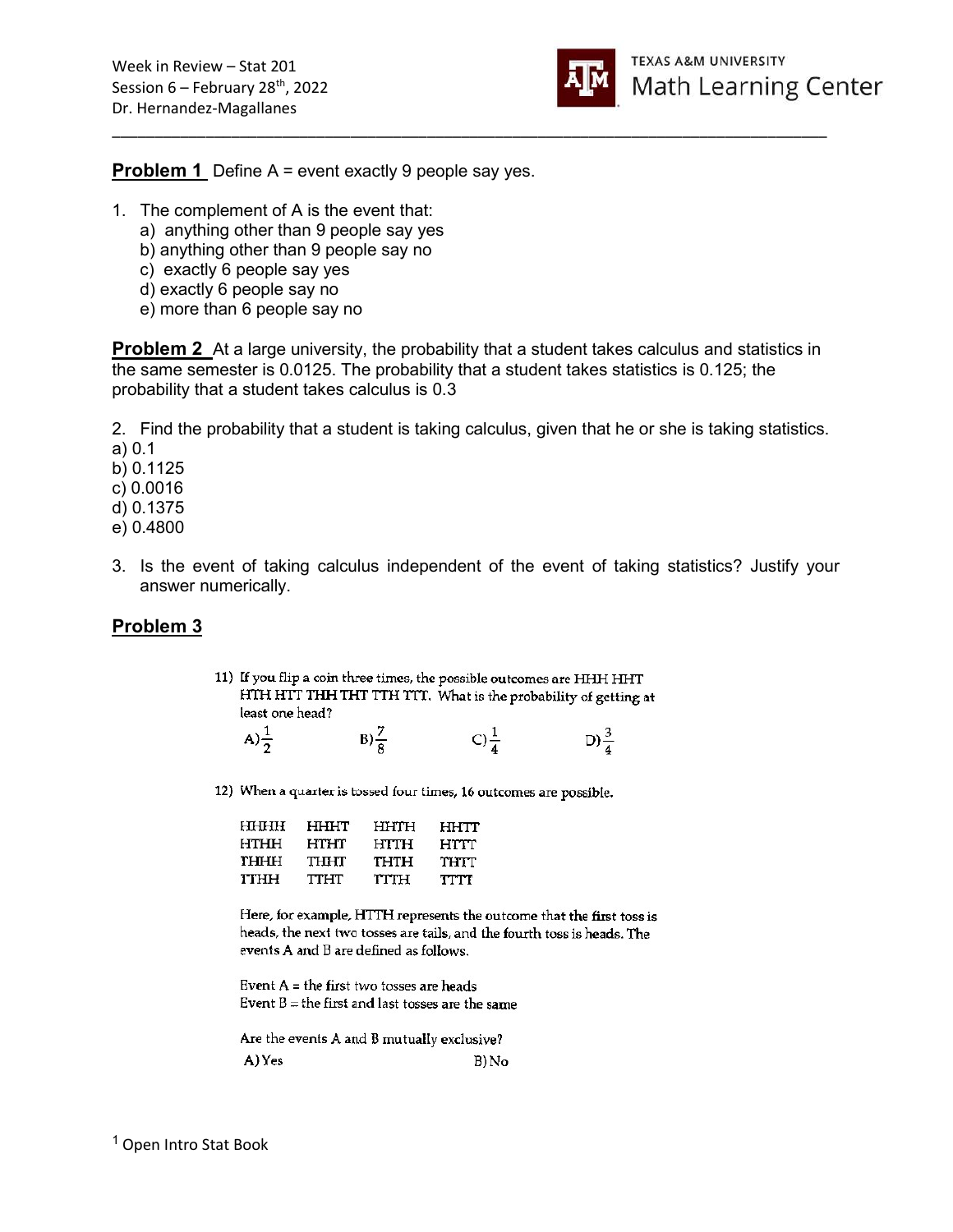

# Problem 4

The American Community Survey is an ongoing survey that provides data every year to give communities the current information they need to plan investments and services. The 2010 American Community Survey estimates that 14.6% of Americans live below the poverty line, 20.7% speak a language other than English (foreign language) at home, and 4.2% fall into both categories.

\_\_\_\_\_\_\_\_\_\_\_\_\_\_\_\_\_\_\_\_\_\_\_\_\_\_\_\_\_\_\_\_\_\_\_\_\_\_\_\_\_\_\_\_\_\_\_\_\_\_\_\_\_\_\_\_\_\_\_\_\_\_\_\_\_\_\_\_\_\_\_\_\_\_\_\_\_\_\_\_\_\_\_\_

- 4. Are living below the poverty line and speaking a foreign language at home disjoint?
- 5. What percent of Americans live below the poverty line and only speak English at home?
- 6. What percent of Americans live below the poverty line or speak a foreign language at home?
- 7. What percent of Americans live above the poverty line and only speak English at home
- 8. Is the event that someone lives below the poverty line independent of the event that the person speaks a foreign language at home?

## Problem 5

#### Consider  $P(A) = 0.3$ ,  $P(B) = 0.7$

- 9. Can you compute P(A and B) if you only know P(A) and P(B)?
- 10. Assuming that events A and B arise from independent random processes,
	- a. What is P(A and B)?
	- b. What is P(A or B)?
	- c. What is P(A|B)?
	- d. If we are given that  $P(A \text{ and } B) = 0.1$ , are the random variables giving rise to events A and B independent?
	- e. If we are given that  $P(A \text{ and } B) = 0.1$ , what is  $P(A|B)$ ?

### Problem 6

A quiz consists of 3 multiple choice questions with 4 possible answers each. If a student guesses the answer to each question, what is the probability that they get all the answers correct?

### Problem 7<sup>1</sup>

Topics: contingency table, conditional probability, joint probability, marginal probability.

The family college data set contains a sample of 792 cases with two variables, teen and parents, and is summarized in the following Table:

|      |                 | parents |     |       |
|------|-----------------|---------|-----|-------|
|      |                 | degree  | not | Total |
| teen | college         | 231     | 914 |       |
|      | not             | 40      | 298 |       |
|      | $_{\rm{Total}}$ |         |     |       |